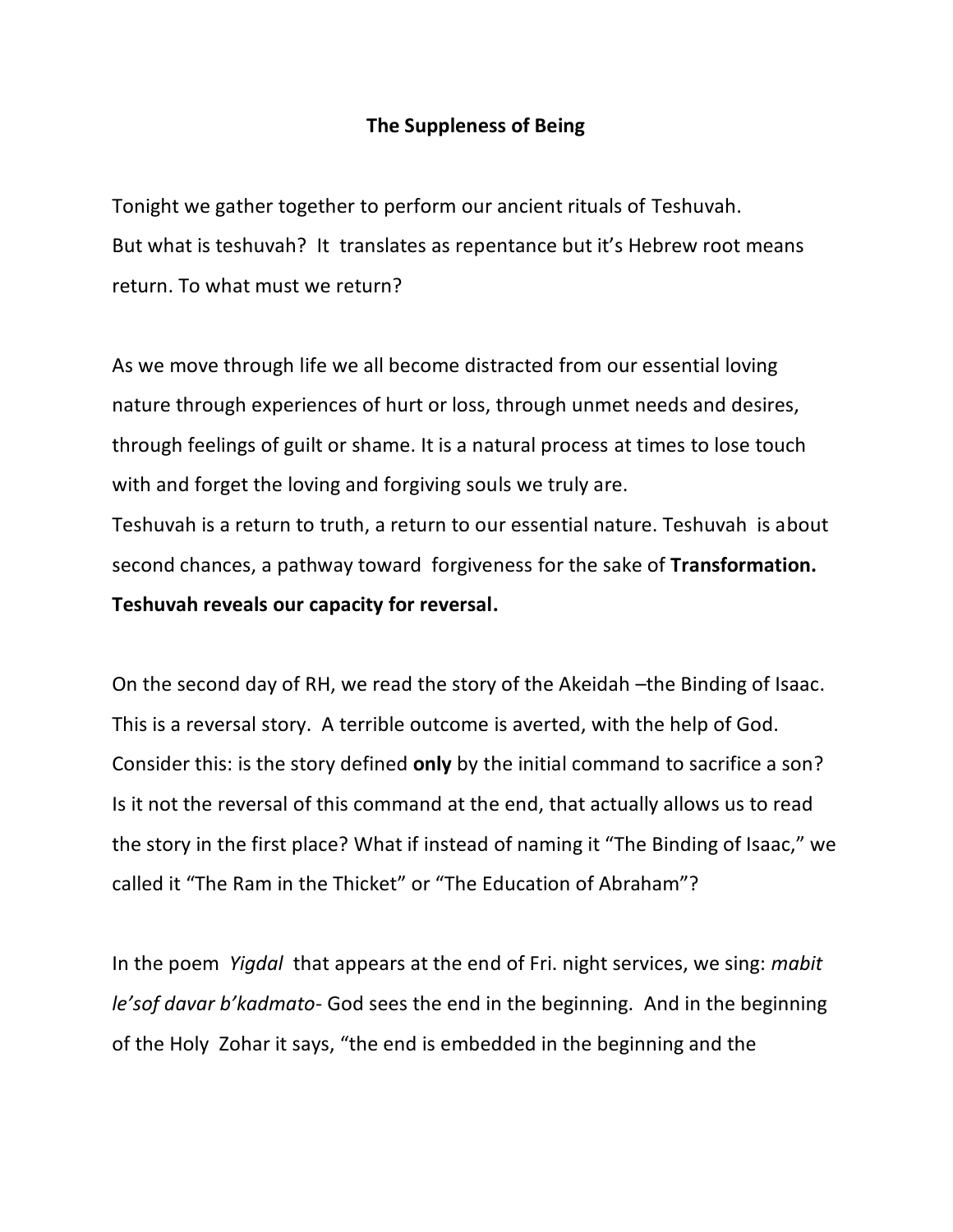beginning in the end. " The end matters. Life is in a process and reversals are possible, with a change in awareness.

**Rabbi Levi Yitzhak** teaches that there is a spiritual secret embedded in the name of this Hebrew month- this month that begins our new year. The name of this month is Tishrei. When we look at its letters*, Tav-Shin-Reish*, we notice that they are the last 3 letters of the Hebrew Alphabet, only here they appear in reverse order. Instead of *Reish -Shin -Tav,* they appear as *Tav, Shin Reish.* The final three letters of the alphabet are read in reverse order, from the end to the beginning. And so too, our tradition requires that we turn back and move closer to our source, to a condition before rigidity and habit set in; formed in the image of God, kind and compassionate, patient and loving.

Tonight and tomorrow we will be engaged in prayer over a period of 25 hours. Why do we pray and what is prayer really?

The word "to pray" in Hebrew is *l'hitpallel.* It is a reflexive verb, that is: it refers to something we do to ourselves. An example of a reflexive verb is "to get dressed." We may dress others, but we **get dressed**. This is what we do to ourselves. In Hebrew the word for prayer is L'hitpallel, a reflexive verb which can be conceived of as, **we get prayed.** Normally, prayer is thought of as communication with the Divine. But prayer is also meant to be a self-transformative activity. Prayer is a tool and on Yom Kippur this tool is meant help us soften our hearts and create a supportive environment for forgiveness.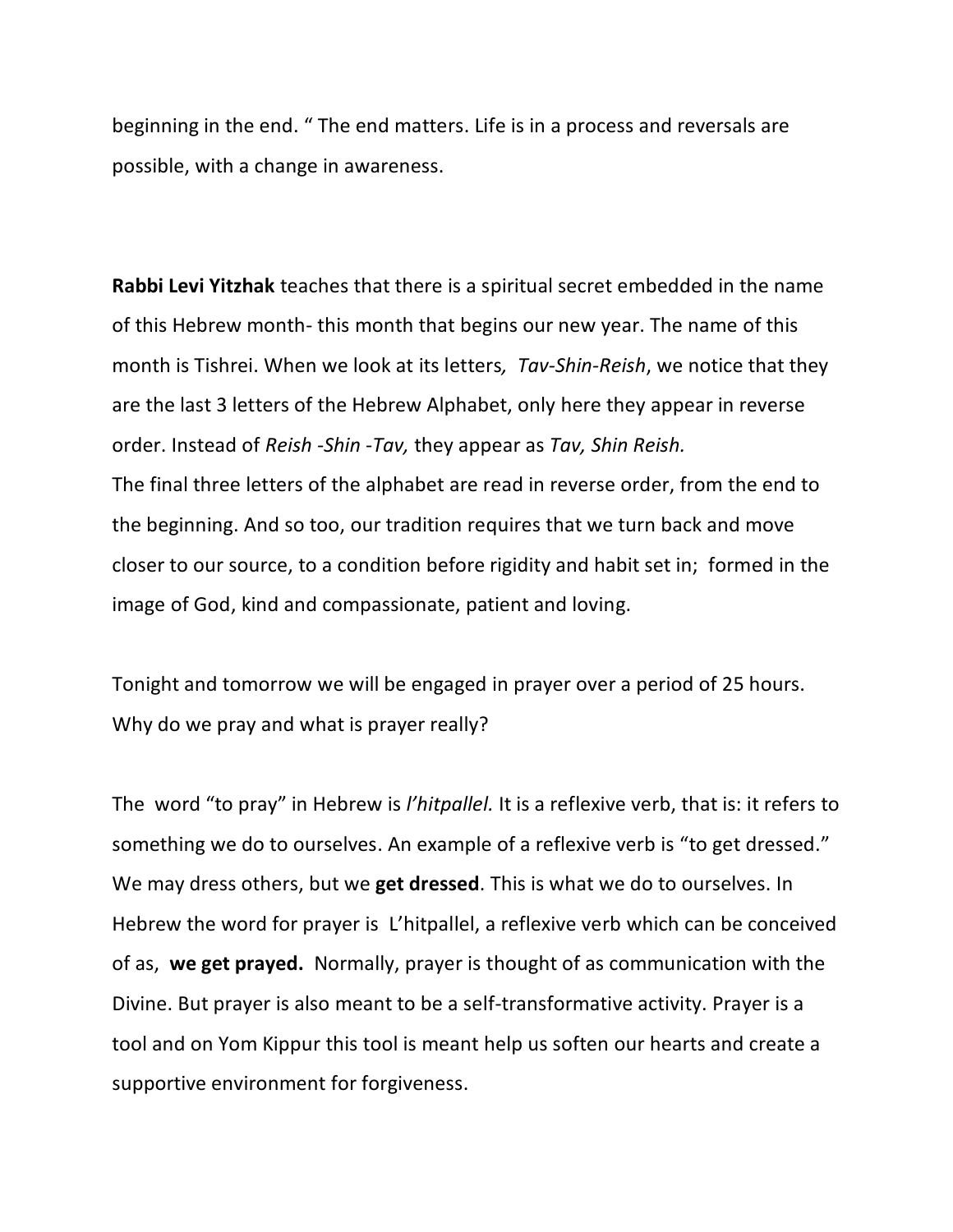Tonight and tomorrow we will chant the 13 middot, the 13 attributes of God, several times reminding ourselves of God's forgiving qualities. On Mt. Sinai when Moses prays for God to forgive the people after the sin of the Golden Calf, God instructs Moshe, that he should pray with these words:

Adonai Adonai- Eternal Eternal, EL Rachum v'chanun- Compassonate and merciful Erech apayim- patient Rav hesed- full of lovingkindness V'emet- truthful

The Hasidic Master Me'or Einayim points out that when G-d instructs Moses to use these words to achieve forgiveness, G-d says "do this. " G-d intends that we actually embody these qualities, not just recite these words. In other words, these are the qualities **We** need to manifest in order to make the transformation of forgiveness, possible. **We** need to embody compassion, mercy, patience , kindness and truthfulness. As we chant these words this Yom Kippur, let us imagine that with each utterance, we are ourselves, inhabiting these qualities more fully. Let us 'get prayed' through these words.

In all of these teachings on teshuvah, on forgiveness and on prayer lie the assumption that we have within us a certain suppleness of being. We are more pliable than we realize. As we move through this Yom Kippur experience, through fasting and prayer, we have the capacity to use these ancient spiritual tools to